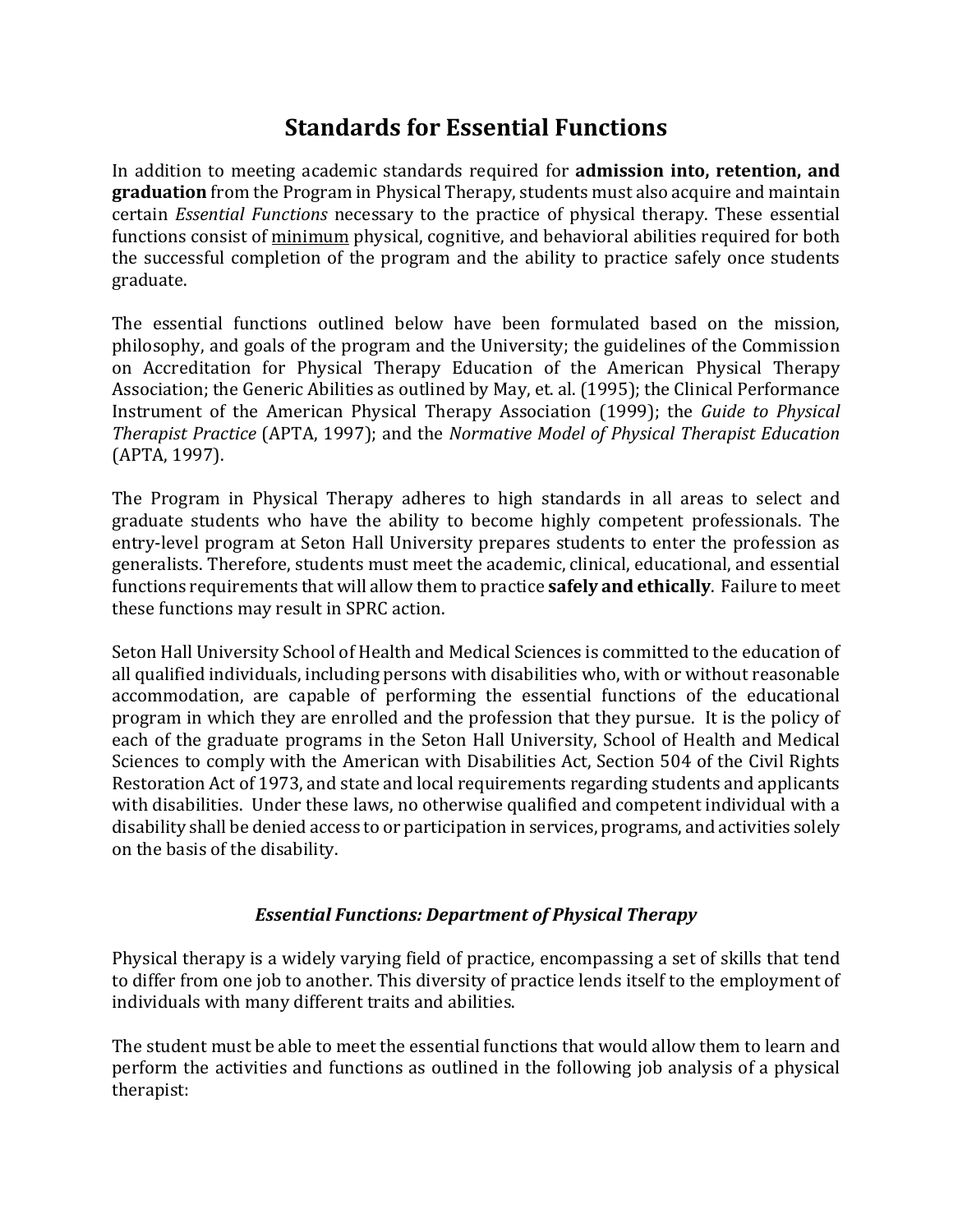Plans and administers physical therapy treatment for patients suffering from injuries, or muscle, nerve, joint and bone diseases, to restore function, relieve pain, and prevent disability: Reviews medical records to assist in determining physical therapy plan of care. Tests and measures patient's strength, motor development, sensory perception, functional capacity, and respiratory and circulatory efficiency, and records findings to develop or revise plan of care. Plans and prepares written treatment programs based on evaluation of patient data. Administers handbook exercises to improve and maintain function. Instructs, motivates, and assists patient to perform various physical activities, such as non-manual exercises, ambulatory functional activities, daily-living activities, and in use of assistant and supportive devices, such as crutches, canes, and prostheses. Administers treatments involving application of biophysical agents. Evaluates effects of treatment at various stages and adjusts treatments to achieve maximum benefit. Administers manual therapeutic techniques, applying techniques and body physiology. Manually administers traction to relieve pain and/or use traction equipment. Records treatment, response, and progress in patient's chart or enters information electronically. Instructs patient and family in treatment procedures to be continued at home. Evaluates, fits, and adjusts prosthetic and orthotic devices and recommends modifications. Confers with physician and other practitioners to obtain additional patient information, suggest revisions in treatment program, and integrate physical therapy treatment with other aspects of patient's health care. Orients, instructs, and directs work activities of assistants, aides, and students. May plan and conduct lectures and training programs on physical therapy and related topics for medical staff, students, and community groups (Modified from www.occupationalinfo.org).

The Doctor of Physical Therapy curriculum at Seton Hall University educates and trains students as entry level practitioners, in keeping with the requirements of the Commission on Accreditation in Physical Therapy Education (CAPTE), the accrediting agency for the profession's educational programs. Thus, students are prepared for employment in all general areas of practice, and are prepared with the skills needed to succeed in clinical training and practice and for the licensure exam that is required prior to practicing as a graduate of an accredited program, of which Seton Hall University's Doctor of Physical Therapy Program is one.

### **Essential Functions/Technical Standards for Graduate Enrollment**

In accord with the federal regulations established by the Americans with Disabilities Act, the following standards are described to assist each candidate in evaluating his/her prospect for academic and clinical success. General standards for the School of Health and Medical Sciences are followed by standards that apply to the professional discipline to which you have applied (see additional standards below). When a student's ability to perform is compromised, the student must demonstrate alternative means and/or abilities to perform the essential functions described. At all times the student must meet performance expectations and behaviors in accordance with course syllabi and policies and procedures of the Student Performance Review Committee (SPRC) and Disability Support Services (DSS).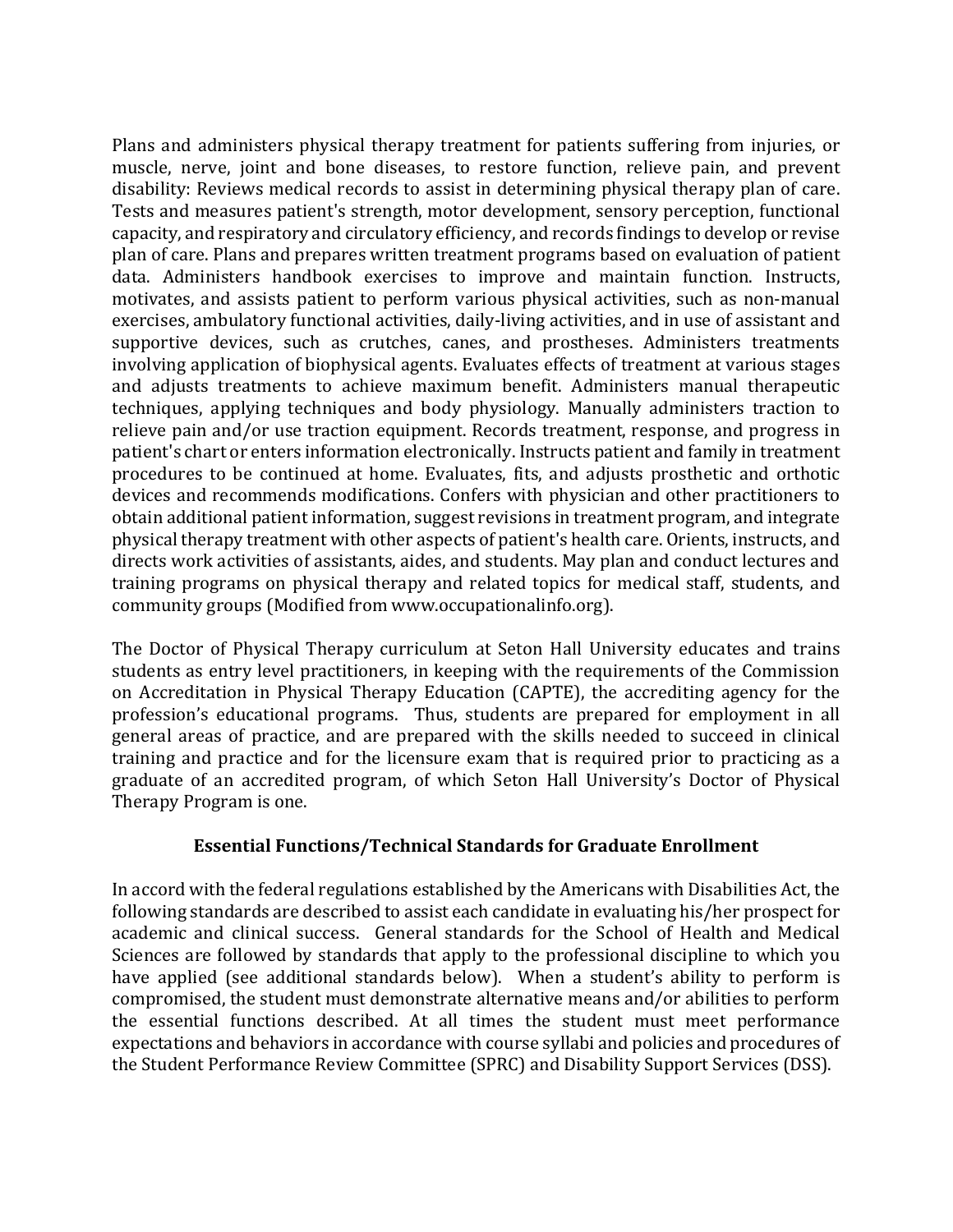For DPT students attending classes at the IHS campus, the contact information for DSS is: Carolyn Corbran, Assistant Director, Disability Support Services, Seton Hall University – IHS Campus, 340 Kingsland Street, Suite 1500, Room 1519, Nutley, NJ 07110. The Phone: (973) 542-6978

**It is important that each student read each standard carefully. By signing the appropriate Certification Statement below, the student certifies that s/he has read and understands these standards, and to the best of his/her knowledge meets each standard.** 

#### Observation Skills:

Students must be able to acquire a defined level of required information as presented through educational experiences in both basic arts and sciences and clinical sciences. To achieve the required competencies in the classroom setting, students must perceive, assimilate, and integrate information from a variety of sources. These sources include oral presentation, printed material, visual media, and live demonstrations. Consequently, students must demonstrate adequate functional use of visual, tactile, auditory and other sensory and perceptual modalities to enable such observations and information acquisition necessary for academic and clinical performance.

#### Communication Skills:

Effective communication is critical for students to build relationships with faculty, advisors, fellow graduate students, coworkers, patients/clients and their families in the student's various roles of learner, colleague, consultant, educator and leader. Students must be able to gather, comprehend, utilize and disseminate information effectively, efficiently and according to professional standards. Students are required to communicate in the English language both verbally and in writing, at a level consistent with competent professional practice. Students are expected to use grammar and vocabulary proficiently. They must be able to elicit information, gather information, and describe findings verbally and in writing (e.g., in a physical examination record and treatment plan). Communication should be comprehensible by faculty, peers, patients/clients, professionals, and laypersons.

Students must be able to communicate effectively and with sensitivity with patients/clients and colleagues, classmates, faculty and administrators including individuals from different cultural and social backgrounds; this includes, but is not limited to, the ability to establish rapport with patients/clients and communicate effectively their clinical reasoning and decision making. They should also be able to observe, recognize and interpret non-verbal communication, including body language, demonstrated by others. Students should be able to recognize non-verbal communication and body language of themselves, recognize the effect is has on others and adjust it as needed to meet professional standards and facilitate effective relationships with others.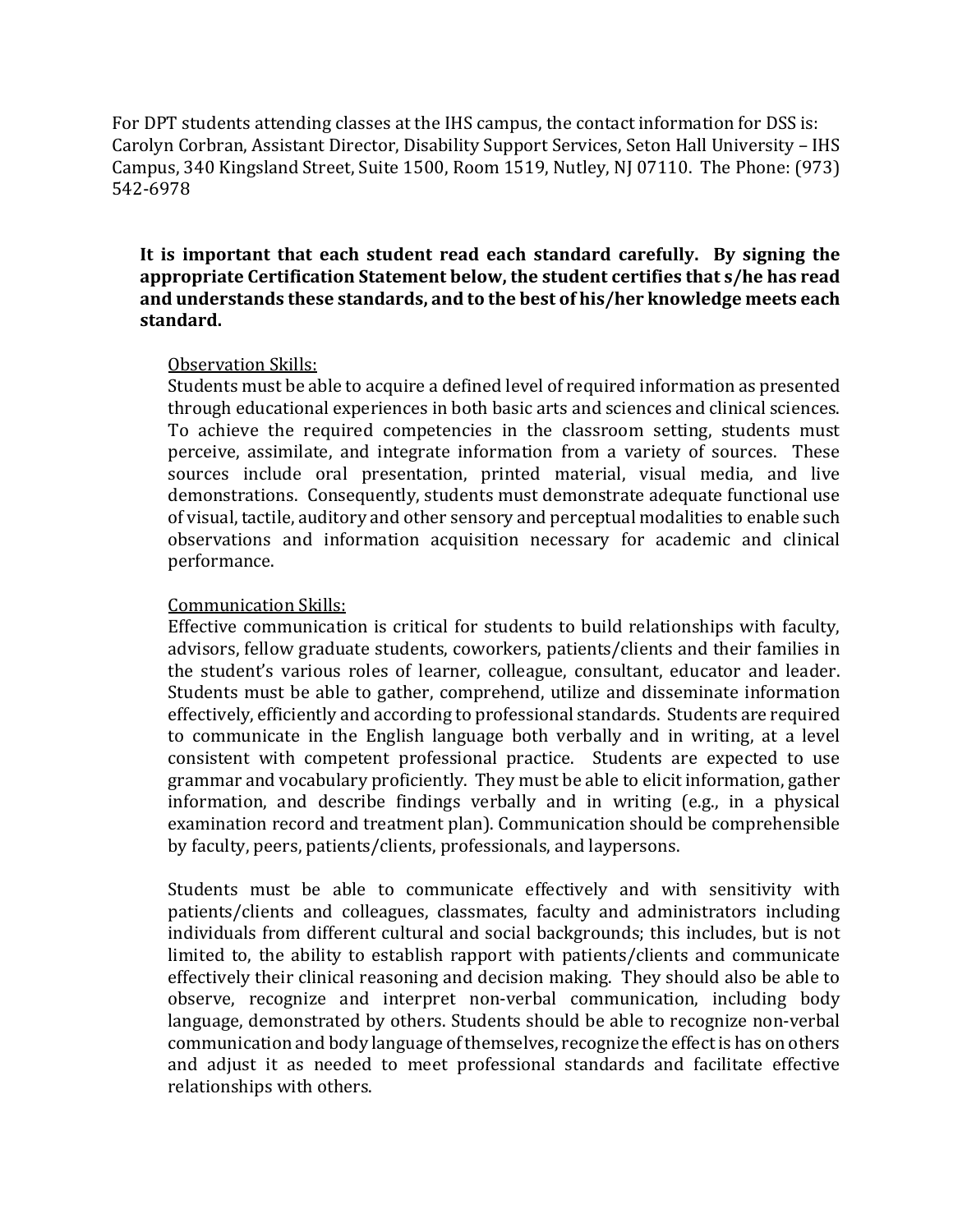### Intellectual/Conceptual Abilities:

Students must demonstrate critical thinking skills so that they can problem-solve creatively, master abstract ideas, and synthesize information presented in academic, laboratory and fieldwork settings. Students must be able to measure, calculate, reason, analyze, process, integrate, synthesize, apply and retain facts, concepts, and data related to the art and science of health care. In some areas, this requires comprehension of three-dimensional relationships and understanding of the spatial relationships of structures. Students must develop and exhibit a sense of medical ethics, and also recognize and apply pertinent legal and ethical standards.

#### Motor Skills:

Students must possess the motor functions needed to manipulate instruments or tools and to handle patients/clients. These functions will vary depending on needs of each individual according to the patient/client management process (see additional standards below). The motor capacities usually include the physical strength and coordination to safely handle and move patients/clients, perform clinical procedures, and to manage and direct patients/clients in various practice settings.

#### Behavioral and Social Skills:

Students must demonstrate emotional stability and acceptable communication skills as noted above, and be capable of developing mature and effective interpersonal relationships with other students, faculty and health care workers. Students must be able to tolerate physically and emotionally stressful workloads and to function effectively under pressure. They must be able to adapt to changing environments, display flexibility, and function in the face of the uncertainties inherent in the classroom and clinical setting.

Students must exhibit the ability and commitment to work with individuals in an intense setting to meet the needs of people of diverse cultures, age groups, socioeconomic groups and challenges without bias. These individuals may be severely injured; they may be limited by cognitive, emotional and functional deficits; and their behavior may create at times an adverse environment. The ability to interact with these individuals with impairments and dysfunctions without being judgmental or prejudiced is critical in establishing one's professionalism and therapeutic relationship. Compassion, integrity, concern for others, interpersonal skills, interest and motivation are all personal qualities that are critical to complete the DPT program.

#### Professional Responsibility:

Students must exhibit the ability to meet the challenges of any clinical situation that requires a readiness for immediate and appropriate response without interference of personal or medical problems. This requires training for emergencies (e.g., CPR/AED, infection control, first aid) and the on-going maintenance of clinical competencies.

It is each student's responsibility to attend and be able to travel to and from classes and clinical assignments on time, and possess the organizational skills and stamina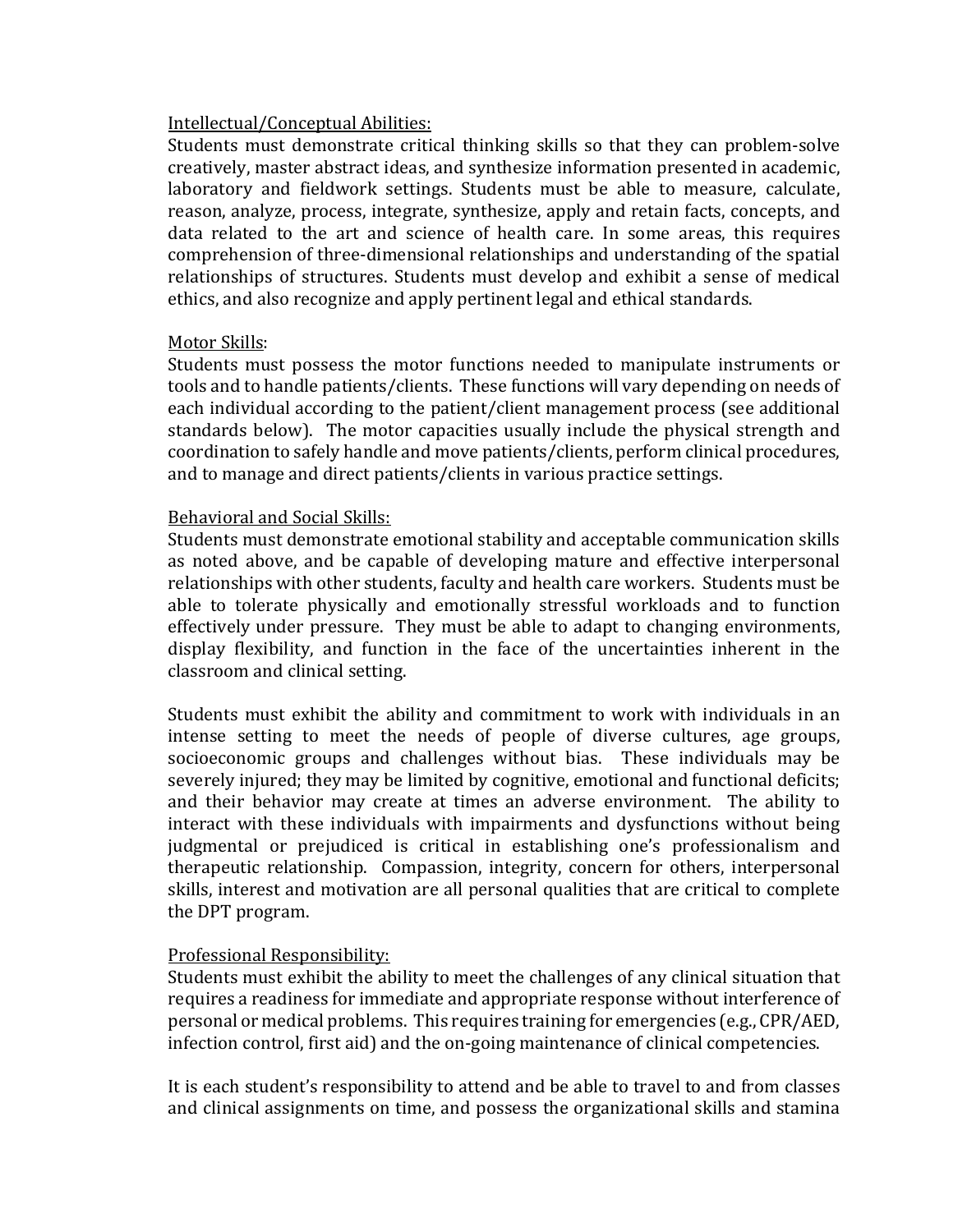for performing required tasks and assignments within allotted time frames. This involves frequent oral, written, and practical examinations or demonstrations which may be performed individually or in groups. The student must have the ability to perform problem-solving tasks in a timely manner.

Students will exhibit adherence to policies of the university, their program, and clinical sites. This includes matters ranging from professional dress and behavior, to attending to their program's academic schedule, which may differ from the University's academic calendar and be subject to change at any time.

Students must demonstrate knowledge of and commitment to the APTA's Code of Ethics and behavior that reflects a sense of right and wrong in the therapeutic environment.

Students will take initiative to direct their own learning, embarking on a lifelong commitment to learning. They need to work cooperatively and collaboratively with other students on assigned projects, and participate willingly in a supervisory process involving evaluation of abilities and reasoning skills. Students will commit to participate in a reflective analysis of one's own behaviors, practice, clinical skills and communication.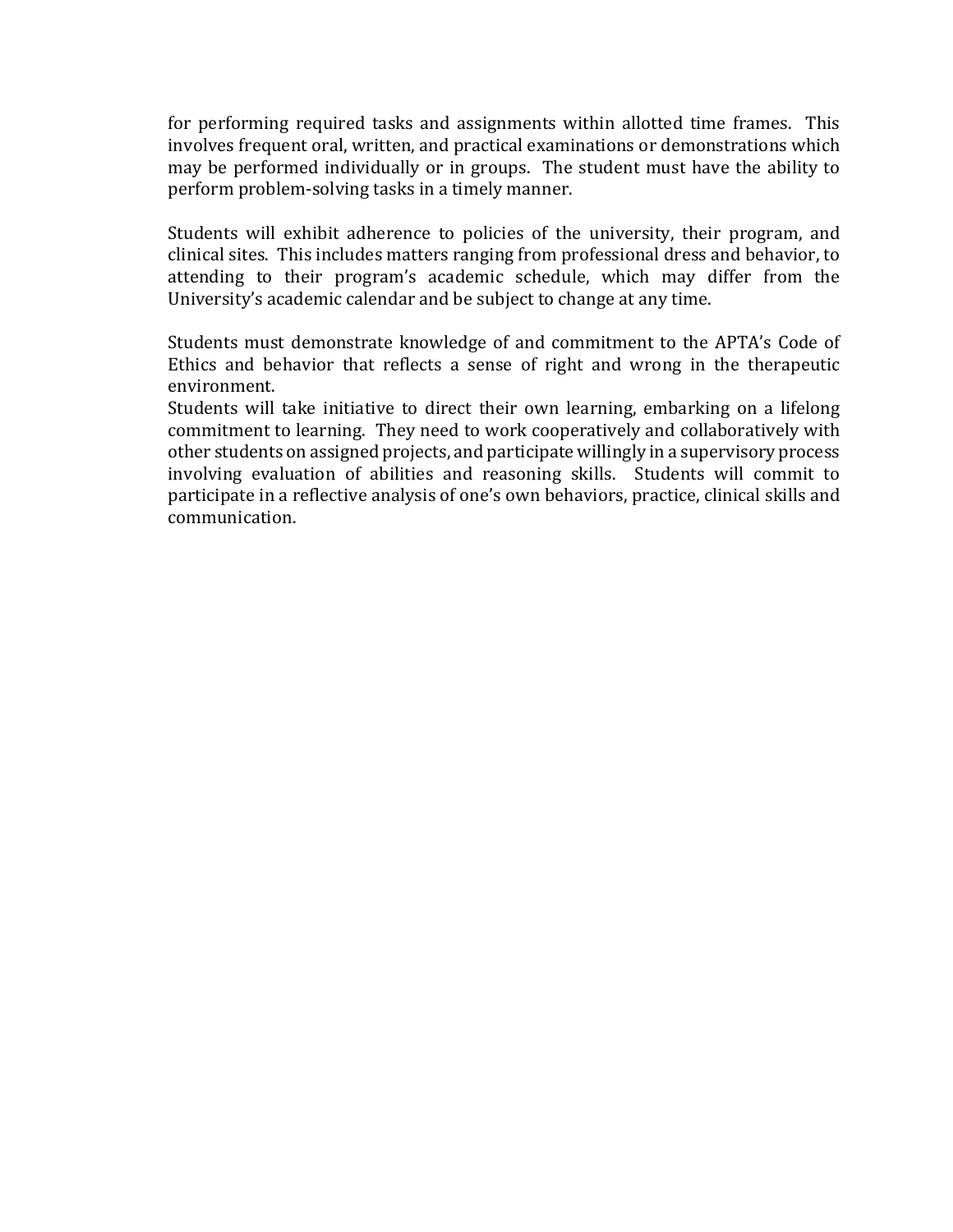## **Doctor of Physical Therapy Program**

In addition to the general standards above, students in the Physical Therapy program must meet the following requirements. These requirements apply to both the academic and clinical environments alike.

| <b>Categories</b>                | <b>Definition</b>                                                                                    | <b>Examples, including but not limited to:</b>                                                                                                                                                                                                                                                                                                          |
|----------------------------------|------------------------------------------------------------------------------------------------------|---------------------------------------------------------------------------------------------------------------------------------------------------------------------------------------------------------------------------------------------------------------------------------------------------------------------------------------------------------|
| Critical<br>Thinking             | Ability for sufficient clinical thinking &<br>judgment                                               | Identify cause-effect relationships. Develop patient/client goals/plans.<br>Respond to emergencies. Apply standard precautions.<br>Recognize red flags and issues related to safety<br>Apply teaching and learning theories in health care.<br>Design appropriate clinical questions (PICO).<br>Analyze and interpret information, data and literature. |
| Reflection                       | Ability to self-assess behaviors and actions                                                         | Assess effectiveness of one's own performance, communication and<br>reactions before, during and after all interactions & interventions.<br>Establish action plans for self-based on reflections.                                                                                                                                                       |
| Interpersonal<br>Skills          | Sufficient ability to interact with<br>individuals/groups from a variety of<br>backgrounds           | Establish rapport with peers, classmates, faculty,<br>patient/clients, and interprofessional colleagues.<br>Recognize psychosocial impact of dysfunction/disability.<br>Integrate the needs of patients/clients and family into plan of care.                                                                                                           |
| Communication                    | Ability to communicate in verbal and written<br>form; cognizant of non-verbal<br>communication       | Perform active listening, explain procedures. Initiate health teaching.<br>Display positive therapeutic presence.<br>Document and interpret physical therapist actions and patient/client<br>responses. Disseminate, convey information.                                                                                                                |
| Mobility                         | Physical ability sufficient to move from room<br>to room and maneuver in small spaces                | Move around in classrooms, patients' rooms and treatment spaces.<br>Administer CPR/AED procedures. Transfer patients/clients and respond<br>to emergencies.                                                                                                                                                                                             |
| Motor Skills                     | Gross and fine motor abilities sufficient to<br>provide safe and effective physical therapy<br>care  | Actively lift, carry, pull, push, reach, stand, walk, kneel, bend, climb, and<br>balance. Position patients/clients. Guard and assist with functional<br>activities. Perform full-body movement, CPR/AED, debridement.<br>Calibrate and operate equipment and use physical agents.                                                                      |
| <b>Hearing Skills</b>            | Auditory ability sufficient to monitor and<br>assess health information and patient/client<br>needs. | Detect and monitor alarms, emergency signals, cries for help,<br>patient/client's needs and respond to a timer.                                                                                                                                                                                                                                         |
| <b>Visual Skills</b>             | Visual ability sufficient to monitor and assess<br>health needs                                      | Observe patients'/clients' health status and response to care.<br>Monitor vital signs, read stopwatch, and other equipment.<br>Assess environment for safety.                                                                                                                                                                                           |
| <b>Tactile Skills</b>            | Tactile ability for physical assessment                                                              | Perform palpation, physical examination and intervention.<br>Gauge force during assessment and manual therapy.<br>Ability to distinguish abnormal tissue from normal tissue.                                                                                                                                                                            |
| <b>Coping Skills</b>             | Ability to perform in stressful environments<br>or during impending deadlines                        | Maintain professionalism under time and situational constraints.<br>Recognize the need for assistance with complex and changeable patient care<br>situations, and respond appropriately.                                                                                                                                                                |
| Behavioral &<br>Social Skills    | Emotional stability and acceptable<br>communication skills                                           | Tolerate emotionally and physical stressful workloads.<br>Function under pressure.                                                                                                                                                                                                                                                                      |
| Professional<br>Responsibilities | Ability to engage in professional<br>responsibilities                                                | Practice safely, ethically, and legally.<br>Demonstrate responsibility and accountability for one's actions,<br>learning, professional growth and development.                                                                                                                                                                                          |